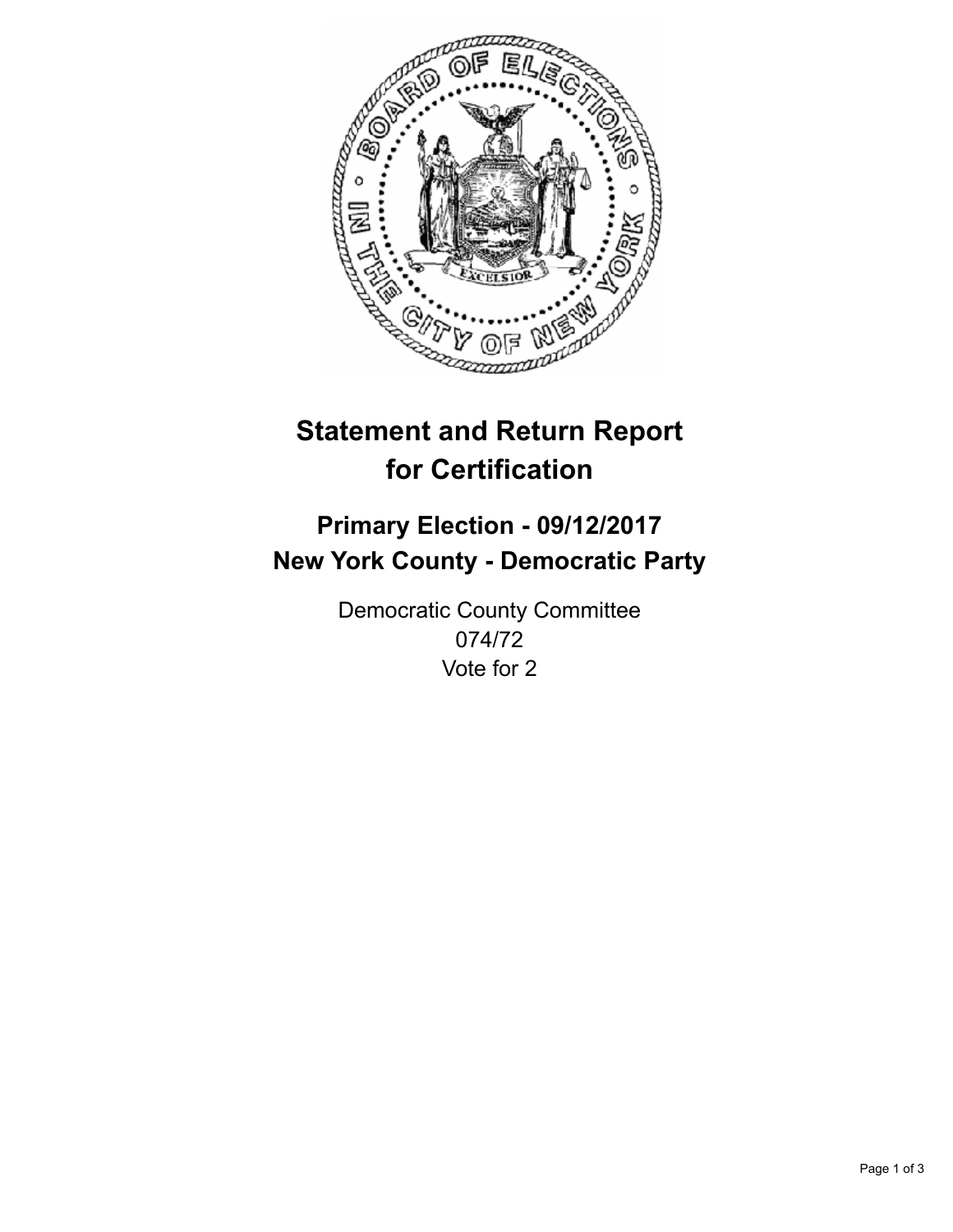

## **Assembly District 72**

| <b>PUBLIC COUNTER</b>                                    | 75 |
|----------------------------------------------------------|----|
| <b>MANUALLY COUNTED EMERGENCY</b>                        | 0  |
| ABSENTEE / MILITARY                                      | 3  |
| AFFIDAVIT                                                | 0  |
| <b>Total Ballots</b>                                     | 78 |
| Less - Inapplicable Federal/Special Presidential Ballots | 0  |
| <b>Total Applicable Ballots</b>                          | 78 |
| ALSCIA M. JIMENEZ                                        | 25 |
| ANNETTE GUZMAN                                           | 37 |
| ROLANDO CESPEDES                                         | 22 |
| MONICA ROBLES (WRITE-IN)                                 |    |
| <b>Total Votes</b>                                       | 85 |
| Unrecorded                                               | 71 |